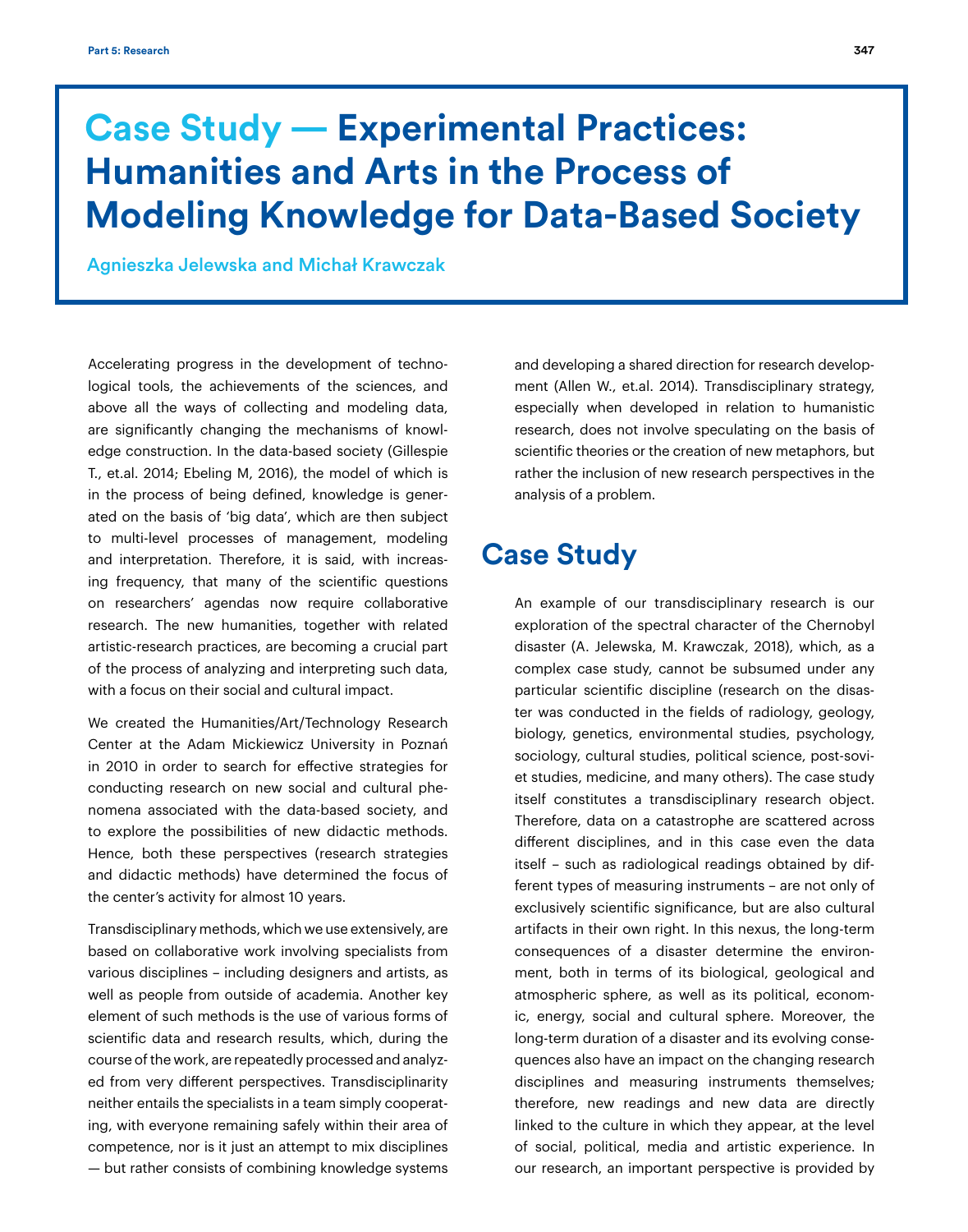STS (Science-Technology Studies), posthumanism and various ecological concepts that enable the inclusion of so-called non-human actors in the field of research, and the acquisition and analysis of data about the disaster and its social and cultural consequences on their basis.

### **Research Grants**

The research presented above has been conducted within the framework of the many grants we have obtained, including the completed *Algorithms of New Democratization. Polish Art of Digital Era*. (ed. Jelewska A. 2014); and the ongoing *Art as Laboratory of the New Society. Cultural Consequences of the Post-Technological Turn*(1) is a research project that aims to explore the relationship between European society and modern laboratory knowledge in the context of the post-technological breakthrough; and *Mediated Environments. New practices in humanities and transdisciplinary research*(2) focuses on the work of multi-disciplinary research groups in various scientific laboratories, and attempts to develop experimental models for transdisciplinary issues such as cyber-agriculture, network distributions of palm oil, and the consequences of deep-sea mining for future generations.

### **Art&Science**

Since 2010, we have carried out many projects, some of which were artistic experiments – such as the 2012 *Transnature is Here exhibition*, where we persuaded artists to cooperate with scientists and grapple with the latest scientific theories in the fields of biology, cognitive science, bioacoustics and social robotics. In 2015, together with a team of architects, media artists and composers, we created the *Post-Apocalypsis* system, using the method of weather data sonification, which was exhibited at the Prague Quadrennial of Performance Design and Space. The system addressed the issue of ecological changes under the influence of energy disasters and the possibility of studying the human factor as an element of causality (Jelewska A., 2015, Krawczak M., 2015). The intersection of art and science is now proving to be one of the essential spaces for experimenting with new methods of translating scientific facts, and also for critical intervention based on acquired knowledge in a specific area. Additionally, what connect artistic and scientific activities are data operations, hence their common transdisciplinary dimension.

#### **Workshops and Studies**

The transdisciplinary tools and strategies developed in the framework of our research are later used in the teaching process – in university classes and workshops where researchers, artists, designers and activists are trained together. The HAT Research Center is one of the entities responsible for conducting an MA in Interactive Media and Performance studies (Adam Mickiewicz University), in which the project-based learning method is applied, with a special focus on field-research methods and critical design. As part of the curriculum, in addition to traditional academic courses, students work on socially relevant case-studies. Thanks to the combination of such curricula with the direction of research carried out at HAT Research Center, it is now possible for us to continually implement new elements and transform our didactic methods. On the other hand, the workshops within which transdisciplinary teams are put together (usually composed of representatives of various scientific disciplines, artists, designers, as well as social activists) enable us to develop new methods of cooperation in a transdisciplinary group and to develop somewhat different research issues from scientific and social perspectives, using technologies and experimental artistic practices. In recent years, for example, we conducted the *Emotional Urban Weather* (2015) workshops on sound ecology, communication and locational disorders in the post-technological city, and *Hyperobjects* (2017), which focused on the issue of individual participation in environmental research, and on forms of eco-activity and building social responsibility.

In a global world where knowledge is based on collecting, processing and preserving data, the humanities and artistic-research practices provide an opportunity to experiment extensively with ways of analyzing and interpreting these data, taking social, economic, political and cultural factors into account.

<sup>1.</sup> Art as Laboratory of the New Society. Cultural Consequences of the Post-Technological Turn, 2014-2020, PI: Agnieszka Jelewska, Co-PI: Michał Krawczak, Co-PI: Jacek Wachowski, founded by Polish National Science Centre, (grant no. UMO-2014/13/B/HS2/00508)

<sup>2.</sup> Mediated Environments. New practices in humanities and transdisciplinary research , 2016-2021, PI: Agnieszka Jelewska, Co-PI: Michał Krawczak, founded by Polish Ministry of Higher Education (grant no. 0014/NPRH4/H2b/83/2016).